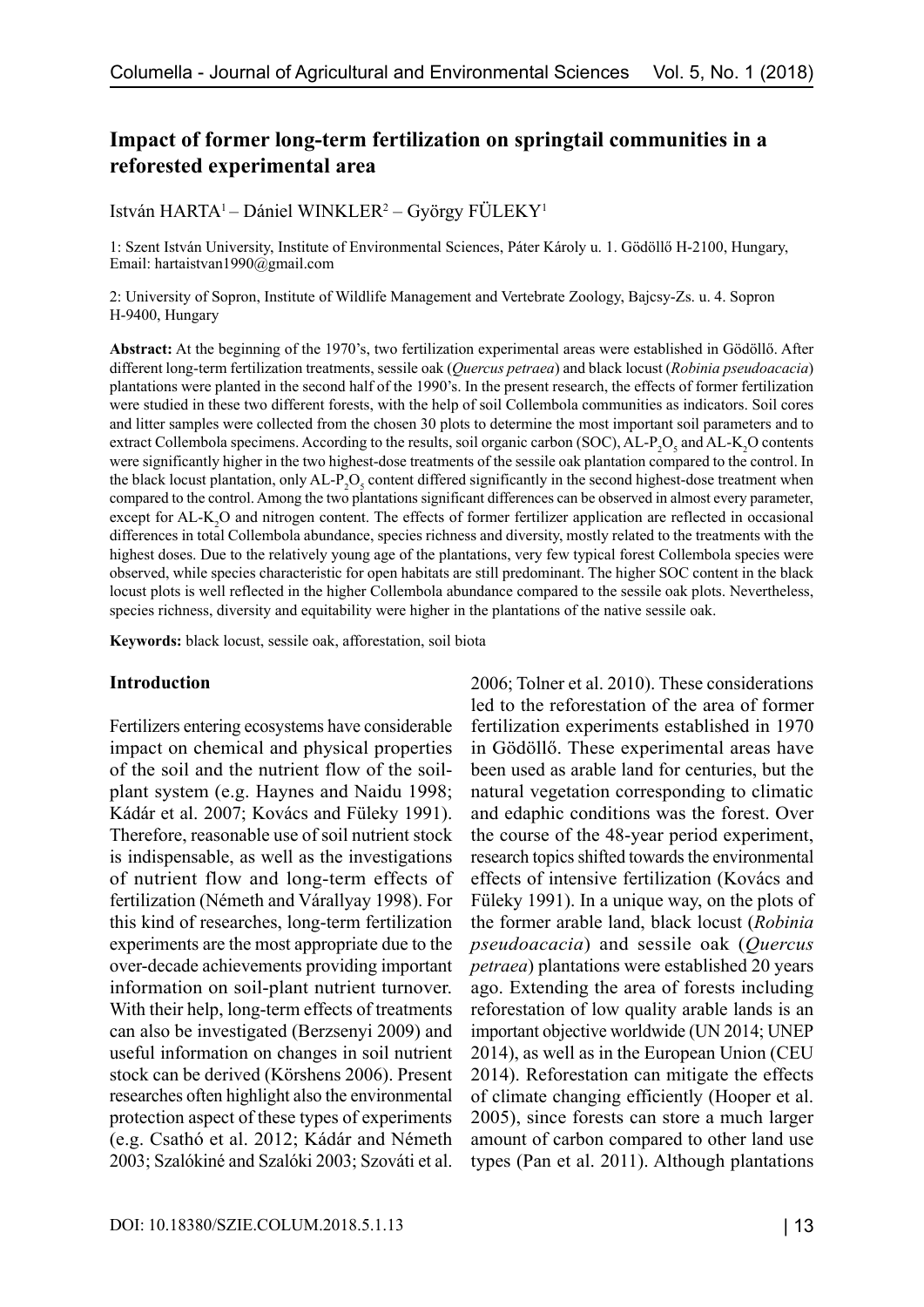lack the structural complexity of a mature forest, they mitigate the effects of radiation and wind (Cunningham et al. 2015), decrease soil erosion, increase biodiversity (Jackson et al. 2005), make connection among populations and thereby help gene flow (Gilbert-Norton et al. 2010) and participate in the biogeochemical cycle of carbon, oxygen and nutrients (Arneth et al. 2010). After forests were planted, only few results have been published from the experiment area of Gödöllő (Ockert 2006; Szováti et al. 2006; Tolner et al. 2010; Harta et al. 2016). Publications dealing with fertilization effects on biomass, growth, structure and nutrient flow of forests are scarce even worldwide (Burner 2005; Grunewald et al. 2007; Mäkipää 1994; Mirmanto et al. 1999; Plass 1972; Tanner et Kapos 1992; Turkington et al 1998). The presence of mesofauna is indispensable for the nutrient flow in soil (Giller et al. 1997). One of the most important groups is Collembola, which plays an important role in the mineralization of organic matter and also in the distribution of mycorrhiza. Through the responses reflected in their community characteristics, Collembola are considered as excellent test organisms for bioindication analyses. They can respond quickly to any type of soil degradations as well as the changes in land use (Paul et al. 2011; Sousa et al. 2006). The correlations between fertilization and soil biological characteristics are, however not fully clarified (Giller et al. 1997).

The aim of the current research was to study the effect of former fertilization on two types of plantations, as well as to evaluate the effect of forests recultivation with the help of selected indicator organisms (Collembola) of mesofauna.

# **Materials and methods**

# *Research area*

The experimental area is situated in the "Szárítópuszta" research field of Szent István University in Gödöllő (Pest County, Hungary), located in the Gödöllő hills at 247 m a.s.l., where climatic condition is moderately dry continental (Dövényi 2010). The soil type is rust-brown forest soil (Luvic Calcic Phaeozem) according to

the Hungarian classification system (Stefanovits 1972), formed on bedrock typed sand mixed loess. Soil thickness is 60–90 cm. The texture in the 0–20 cm layer is loamy sand, where the total porosity is 51.2 % and soil density is 1.58  $g \text{ cm}^3$ on average (Ockert 2006). The ratio of the gravity pores is large (20.7%), indicating appropriate habitat for soil mesofauna. Nevertheless, the water holding capacity is weak. The nutrient management of this type of soil is basically low (Kovács and Füleky 1991).

Two plantations with different tree species, black locust (*Robinia pseudoacacia*) and sessile oak (*Quercus petraea*), were studied. The total area of the studied tree plantations is 11 900 m2 , whereof the assigned treatment plots cover  $4622 \text{ m}^2$ . In both plantations, 5 treatments were selected where different long term fertilization had been applied from the establishment of research fields until the plantation of trees. The extent of each treatment affected by a certain type of fertilization was at least  $420 \text{ m}^2$ . Treatments are indicated as SO1 (sessile oak  $-1$ <sup>st</sup> treatment), SO2, SO3, SO4 and SO5, respectively; as well as BL1 (black locust  $-1$ <sup>st</sup> treatment), BL2, BL3, BL4 and BL5, respectively. In both plantations, the 1st treatment always means the control, without any former fertilization.

The sessile oak plantation was established in a former crop rotation research field. The fertilizer doses changed depending on the cultivated crop. *Table 1* contains the fertilizer doses applied during the 25–year period of experiment before the sessile oak plantation was established (Kovács and Füleky 1991). The actual black locust plantation was a former maize monoculture where definite fertilizer doses were *Table 1.* Applied fertilizer doses in the plant rotation research field during the 25-year period before the establishment of the sessile oak (SO) plantation

| Treatment            | N    | P,O, | K, O | Sum   |  |  |  |  |
|----------------------|------|------|------|-------|--|--|--|--|
| $kg * ha-1 * 25 y-1$ |      |      |      |       |  |  |  |  |
| SO <sub>1</sub>      | 0    |      |      |       |  |  |  |  |
| SO <sub>2</sub>      | 1660 | 1020 | 1288 | 3968  |  |  |  |  |
| SO <sub>3</sub>      | 3270 | 1980 | 2418 | 7668  |  |  |  |  |
| SO <sub>4</sub>      | 5400 | 3245 | 3923 | 12568 |  |  |  |  |
| SO <sub>5</sub>      | 7530 | 4510 | 5428 | 17468 |  |  |  |  |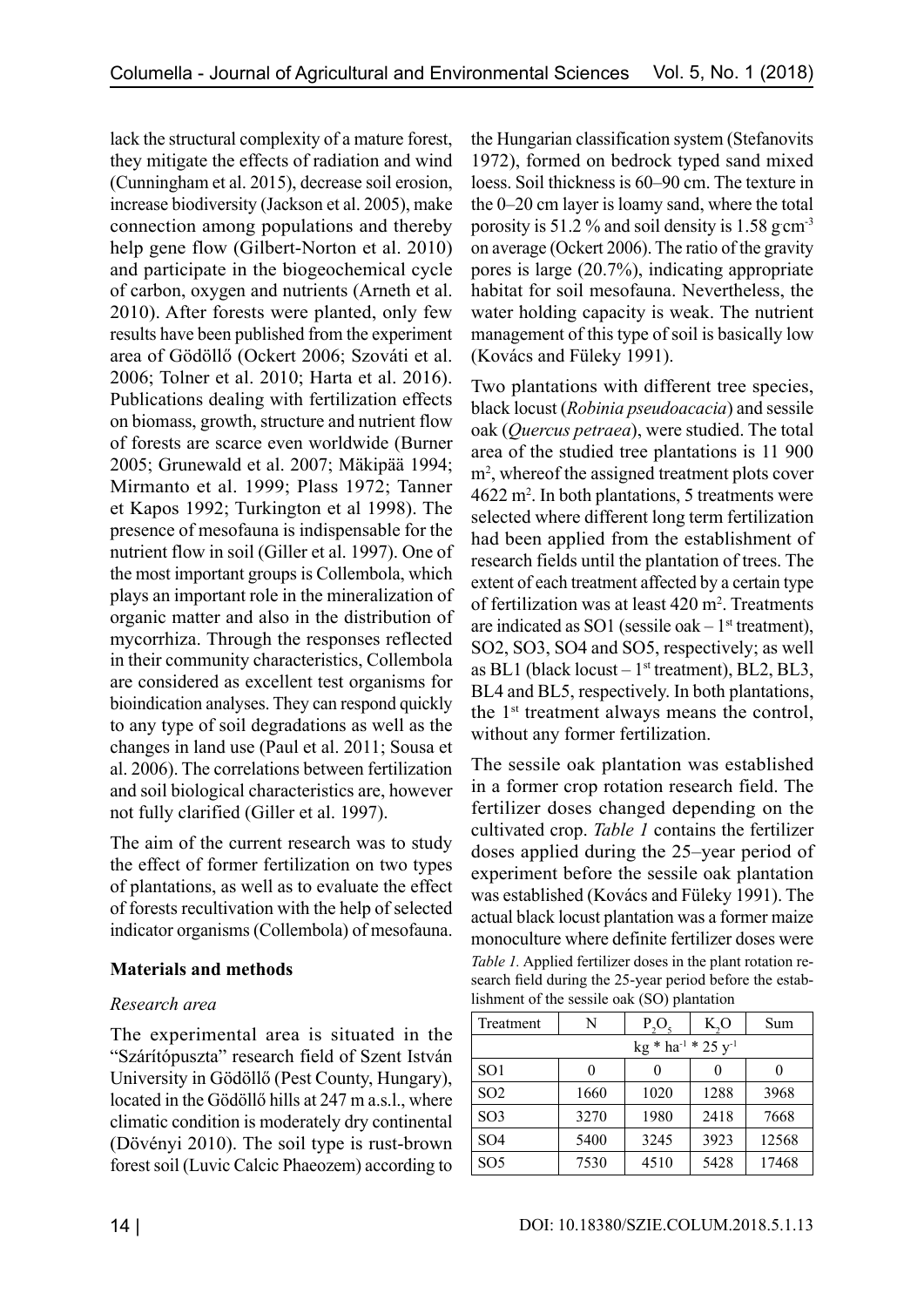applied yearly in the assigned plots, depending on treatment category. *Table 2* contains the different fertilizer doses applied in this experiment during the 20-year period prior to the establishment of the black locust plantation.

*Table 2*. Applied fertilizer doses in the maize monoculture research field during the 20-year period, before the establishment of the black locust (BL) plantation

| Treatment                  | N    | $P_2O_5$ | K, O | Sum   |  |  |  |  |
|----------------------------|------|----------|------|-------|--|--|--|--|
| $kg * ha^{-1} * 20 y^{-1}$ |      |          |      |       |  |  |  |  |
| BL1                        |      |          | 0    |       |  |  |  |  |
| BL <sub>2</sub>            | 1800 | 1200     | 1000 | 4000  |  |  |  |  |
| BL <sub>3</sub>            | 3600 | 2400     | 2000 | 8000  |  |  |  |  |
| BL <sub>4</sub>            | 5400 | 3600     | 3000 | 12000 |  |  |  |  |
| BL5                        | 7200 | 4800     | 4000 | 16000 |  |  |  |  |

### *Soil sampling and laboratory methods*

From each selected plots, 5 soil cores (ca. 50 g) were collected randomly from the surface layer (0–20 cm). Composite samples were thoroughly mixed from every 5 soil samples collected from the same plots, thus, 30 samples were obtained in total. Soil samples were air-dried, crashed and sieved with a 2.0 mm grid size. During laboratory work, the following chemical parameters were determined from every soil samples;  $pH_{H2O}$  in distilled water and  $pH_{\text{KCl}}$  in potassium-chloride suspension (Buzás 1988), soil organic carbon content (SOC) defined by wet oxidation with  $K_2$ Cr<sub>2</sub>O<sub>7</sub> and H<sub>2</sub>SO<sub>4</sub> according to the Tyurin method (Buzás 1988), accessible nitrogen  $(NO<sub>3</sub> + NH<sub>4</sub>$ <sup>+</sup>) by using potassium-chloride (Bacsó et al. 1972), ammonium-lactate soluble phosphorus (AL- $P_2O_5$ ) and potassium content  $(AL-K<sub>2</sub>O)$  (Egnér et al. 1960), calcium-carbonate  $(CaCO<sub>3</sub>)$  content (Buzás 1988) and soil texture type according to water binding capacity  $(K_4)$ (Buzás 1993).

### *Sampling and extraction of Collembola*

From each selected plots, 5 soil cores of 100 cm<sup>3</sup> volume (3.6 cm in diameter and 10 cm in depth) were sampled randomly. Collembola specimens were extracted from the soil samples within 14 days using Berlese–Tullgren funnels. Specimens were identified to species level following main taxonomical keys by Deharveng (1982), Fjellberg (1980, 1998), Babenko et al. (1994), Zimdars & Dunger (1994), Weiner (1996), Jordana et al. (1997), Pomorski (1998), Bretfeld (1999), Potapov (2001), Thibaud et al. (2004) and Jordana (2012). Taxonomic classification is primarily based on the checklist of the Hungarian fauna (Dányi and Traser 2008).

### *Data analyses*

To determine the differences among treatments, one-way ANOVA was performed for all soil parameters separately, while for the comparison of the two types of tree plantation two-way ANOVA was applied. Randomized experimental design ensured the independence of cases. Prior to ANOVA, the data were tested for normality and homoscedasticity (Chi square test, Levene's test, respectively).  $LSD_{5\%}$  (Least Significant Difference) was counted to determine significant differences between the treatments, with a maximum allowed error rate of 5%.

For the evaluation of Collembola communities, three measures of species  $α$  diversity were calculated: the actual species richness, the Shannon−Weaver's index (Shannon and Weaver 1949) and Pielou's evenness index (Pielou 1966). The Shannon indices were compared according to the modified t-test proposed by Hutcheson (1970). Collembola abundance was expressed as the number of individuals per  $m<sup>2</sup>$ . Dominance distribution was expressed by McNaughton's community dominance index (CDI) calculated as the sum of percentage abundance of the first and second most abundant species, respectively (McNaughton 1967). To compare abundance and species richness, Friedman's two-way analysis of variance (ANOVA) was used taking into account tree species and fertilization level simultaneously. Analyses were performed using the software SPSS vs20 (IBM Corp. Released 2011) and Past ver. 2.17b (Hammer et al. 2001).

## **Results**

### Soil parameters

*Table 3* presents the defined soil parameters in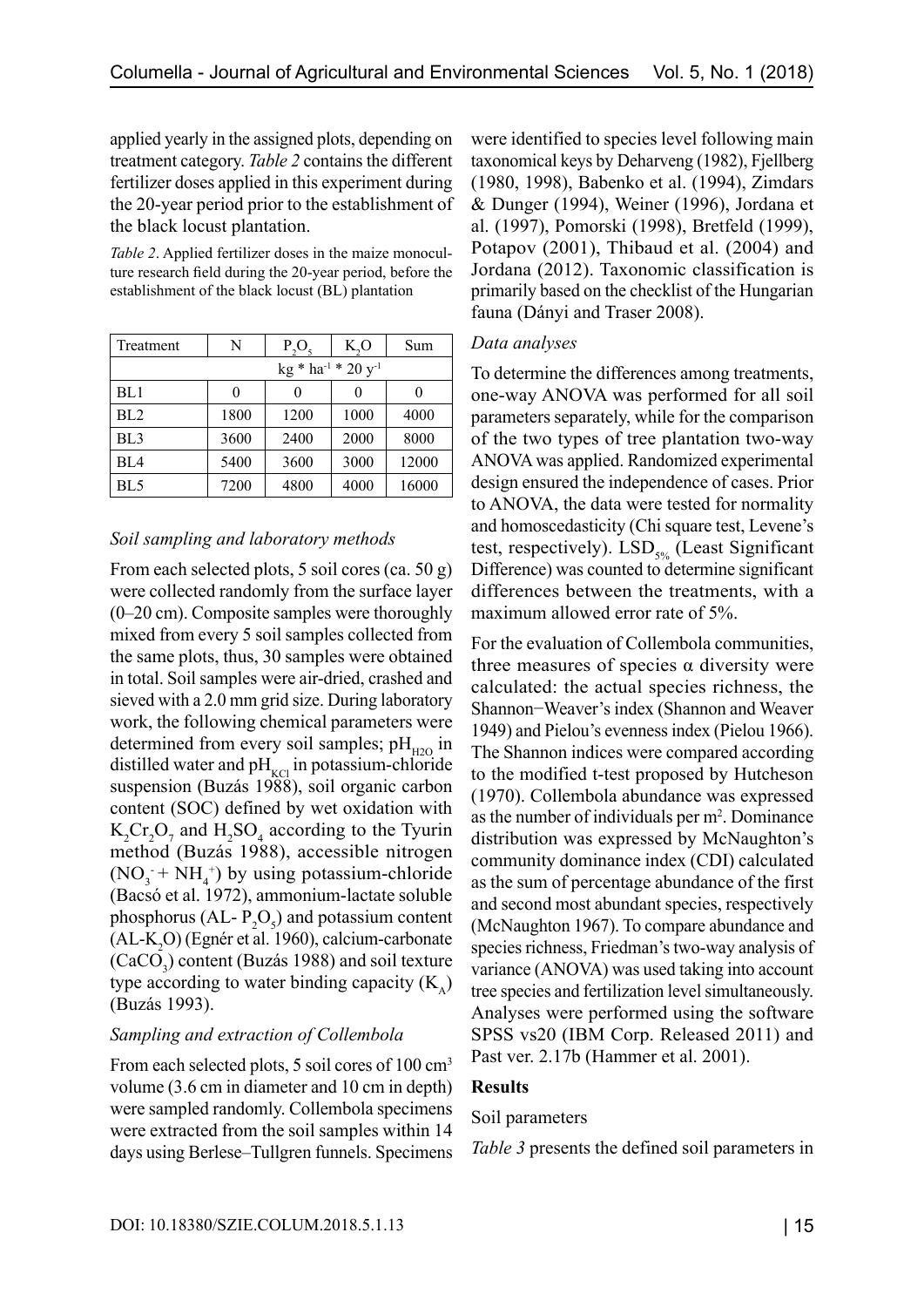| Treatment       | $pH_{\text{KCl}}$ | $pH_{H2O}$ | SOC % | $AL-P, O,$ | $AL-K, O$<br>mg/kg | $NO_3^- + NH_4^+$ | $K_{A}$ |
|-----------------|-------------------|------------|-------|------------|--------------------|-------------------|---------|
| SO <sub>1</sub> | 5.45              | 6.28       | 1.51  | 80.03      | 165.00             | 10.23             | 26.33   |
| SO <sub>2</sub> | 5.00              | 6.01       | 1.57  | 95.83      | 183.33             | 12.47             | 27.00   |
| SO <sub>3</sub> | 4.61              | 5.70       | 1.66  | 148.67     | 184.33             | 9.97              | 27.00   |
| SO <sub>4</sub> | 4.72              | 5.70       | 1.87  | 211.33     | 221.00             | 12.63             | 26.67   |
| SO <sub>5</sub> | 4.56              | 5.57       | 2.11  | 280.00     | 270.33             | 12.83             | 27.00   |
| $LSD_{5\%}$     | 1.70              | 1.26       | 0.31  | 58.68      | 51.30              | 6.11              | 1.14    |

*Table 3.* Results of the measured soil parameters in the sessile oak (SO) plantations in the formerly fertilized plots (significant differences compared to the control are signed with bold numbers)

*Table 4.* Results of the measured soil parameters in the black locust (BL) plantations inthe formerly fertilized plots (significant differences compared to the control are signed with bold numbers)

| Treatment         | $pH_{\text{KCl}}$ | $pH_{H2O}$ | SOC % | $AL-P_2O_5$ | $AL-K2O$ | $NO_2^- + NH_4^+$ | $K_{A}$ |  |  |
|-------------------|-------------------|------------|-------|-------------|----------|-------------------|---------|--|--|
|                   |                   |            |       |             | mg/kg    |                   |         |  |  |
| BL1               | 6.35              | 7.00       | 2.21  | 10.57       | 217.00   | 15.13             | 29.00   |  |  |
| BL <sub>2</sub>   | 6.37              | 6.98       | 2.30  | 24.74       | 209.67   | 8.97              | 28.67   |  |  |
| BL <sub>3</sub>   | 6.30              | 6.95       | 2.19  | 27.17       | 212.67   | 15.60             | 29.67   |  |  |
| BL <sub>4</sub>   | 5.96              | 6.68       | 2.11  | 63.47       | 191.00   | 9.37              | 29.00   |  |  |
| BL <sub>5</sub>   | 6.26              | 6.85       | 2.22  | 45.60       | 188.33   | 9.00              | 28.33   |  |  |
| LSD <sub>5%</sub> | 0.68              | 0.46       | 0.62  | 40.11       | 70.28    | 14.63             | 2.62    |  |  |

*Table 4.* Results of the measured soil parameters in the sessile oak (SO) and black locust (BL) plantations in the formerly fertilized plots (significant differences are signed with bold numbers)

|                       | $pH_{\text{KCl}}$ | $pH_{H2O}$ | SOC % | $AL-P2O5$ | $AL-K2O$<br>mg/kg | $NO_{2}^+ + NH_{4}^+$ |       |
|-----------------------|-------------------|------------|-------|-----------|-------------------|-----------------------|-------|
|                       |                   |            |       |           |                   |                       |       |
| SO mean               | 4.87              | 5.85       | 1.74  | 108.18    | 204.80            | 11.63                 | 26.80 |
| BL mean               | 6.25              | 6.98       | 2.21  | 34.31     | 203.73            | 11.61                 | 28.93 |
| $'$ LSD <sub>5%</sub> | 0.52              | 0.38       | 0.23  | 22.00     | 27.50             | 4.45                  | 1.13  |

the sessile oak plantation, divided by the former fertilizer types. According to the results, there is no significant difference among the two types of pH, however they show decreasing tendency towards to the higher fertilization doses. On the contrary, the amount of soil organic carbon (SOC) is higher in the soil where more intensive fertilization treatments occurred before the plantation; where treatments SO4 and SO5 are significantly different from the control (SO1). Both AL- $P_2O_5$  and AL- $K_2O$ are increasing with the higher dose of fertilizers. Treatments SO3 (in the case of  $AL-P_2O_5$  only), SO4 and SO5 (for both  $AL-P_2O_5$  and  $AL-K_2O$ ) differed significantly from the control. Among the nitrogen content and the KA values no significant differences were observed.

*Table 4* contains the defined soil parameters in the black locust plantation, divided by the former fertilizer types. Significant difference was found only in the  $AL-P_2O_5$  content, between the treatment BL4 and the control (BL1).

The comparison results of the defined soil parameters of the two plantations (black locust and sessile oak) are presented in *Table 5*. Among the two plantations, significant differences can be observed in almost every parameter, except for  $AL-K_2O$  and nitrogen contents.

Both types of pH, the  $K_A$  value and also the SOC are higher in the black locust plantation, only the phosphorus content shows higher values in the soil of the sessile oak plantation.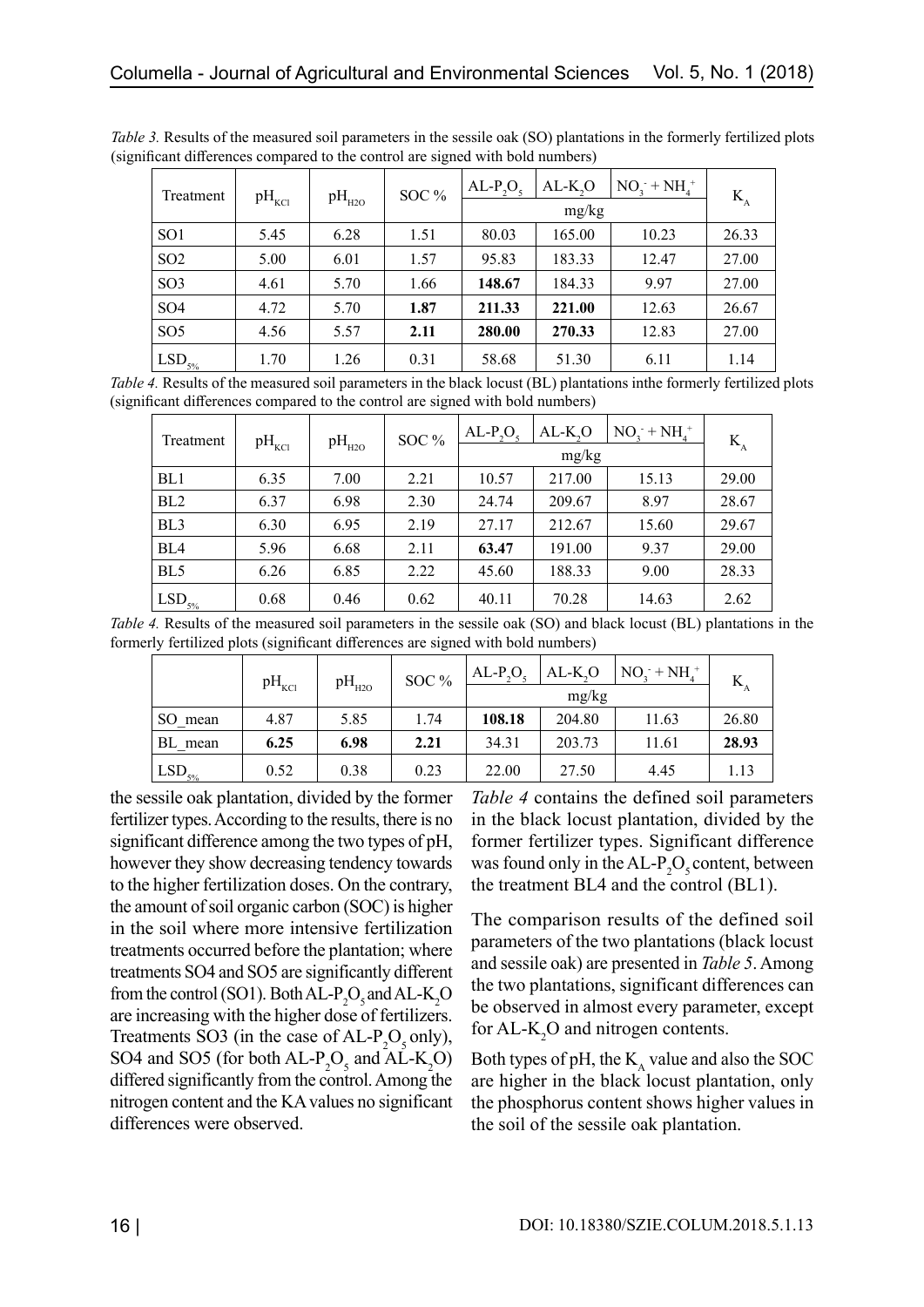|                                               | sessile oak      |                  |                  |                  | black locust     |                  |                  |                  |                  |                  |
|-----------------------------------------------|------------------|------------------|------------------|------------------|------------------|------------------|------------------|------------------|------------------|------------------|
|                                               | SO <sub>1</sub>  | SO <sub>2</sub>  | SO <sub>3</sub>  | SO <sub>4</sub>  | SO <sub>5</sub>  | BL1              | BL2              | BL <sub>3</sub>  | BL <sub>4</sub>  | BL5              |
| Hypogastruridae                               |                  |                  |                  |                  |                  |                  |                  |                  |                  |                  |
| Ceratophysella luteospina (Stach, 1920)       | $\mathbf{0}$     | $\boldsymbol{0}$ | $\boldsymbol{0}$ | 13               | 20               | $\overline{0}$   | $\mathbf{0}$     | $\boldsymbol{0}$ | $\mathbf{0}$     | $\boldsymbol{0}$ |
| Willemia virae Kaprus, 1997                   | 300              | 127              | 160              | 220              | 280              | 313              | 420              | 213              | 187              | 193              |
| Neanuridae                                    |                  |                  |                  |                  |                  |                  |                  |                  |                  |                  |
| Neanura muscorum (Templeton, 1835)            | $\boldsymbol{0}$ | 13               | 0                | 7                | 27               | $\mathbf{0}$     | $\mathbf{0}$     | $\boldsymbol{0}$ | $\theta$         | 0                |
| Pseudachorutes parvulus Börner, 1901          | 27               | $\boldsymbol{0}$ | 27               | 47               | 33               | 27               | $\boldsymbol{0}$ | $\mathbf{0}$     | $\boldsymbol{0}$ | 7                |
| Pseudachorutes pratensis Rusek, 1973          | 13               | $\mathbf{0}$     | 0                | $\mathbf{0}$     | $\mathbf{0}$     | $\mathbf{0}$     | 7                | $\mathbf{0}$     | 13               | $\overline{0}$   |
| Odontellidae                                  |                  |                  |                  |                  |                  |                  |                  |                  |                  |                  |
| Superodontella lamellifera (Axelson, 1903)    | $\mathbf{0}$     | $\overline{0}$   | $\mathbf{0}$     | 7                | 13               | 0                | $\boldsymbol{0}$ | $\mathbf{0}$     | $\mathbf{0}$     | $\boldsymbol{0}$ |
| Onychiuridae                                  |                  |                  |                  |                  |                  |                  |                  |                  |                  |                  |
| Protaphorura armata (Tullberg, 1869)          | 433              | 287              | 407              | 500              | 747              | 527              | 440              | 453              | 440              | 347              |
| Protaphorura campata (Gisin, 1952)            | $\boldsymbol{0}$ | 13               | $\boldsymbol{0}$ | $\boldsymbol{0}$ | 20               | 20               | 7                | 13               | $\boldsymbol{0}$ | 47               |
| Tullbergidae                                  |                  |                  |                  |                  |                  |                  |                  |                  |                  |                  |
| Mesaphorura critica Ellis, 1976               | 80               | 60               | 113              | 220              | 93               | 400              | 520              | 540              | 413              | 373              |
| Mesaphorura italica (Rusek, 1971)             | 73               | 53               | 13               | 47               | $\mathbf{0}$     | 107              | 27               | 20               | 47               | 53               |
| Mesaphorura krausbaueri Börner, 1901          | 360              | 100              | 387              | 133              | 100              | 347              | 513              | 467              | 487              | 453              |
| Mesaphorura macrochaeta Rusek, 1976           | 33               | 33               | 13               | 40               | 27               | 320              | 173              | 267              | 253              | 180              |
| Metaphorura denisi Simon, 1985                | $\boldsymbol{0}$ | 7                | 0                | $\mathbf{0}$     | $\mathbf{0}$     | $\mathbf{0}$     | $\mathbf{0}$     | $\mathbf{0}$     | $\mathbf{0}$     | 0                |
| Entomobryidae                                 |                  |                  |                  |                  |                  |                  |                  |                  |                  |                  |
| Entomobrya dorsalis Uzel, 1891                | $\boldsymbol{0}$ | $\tau$           | 20               | 13               | 13               | $\boldsymbol{0}$ | 7                | $\boldsymbol{0}$ | $\mathbf{0}$     | 0                |
| Entomobrya multifasciata (Tullberg, 1871)     | 320              | 260              | 240              | 567              | 220              | 513              | 473              | 487              | 460              | 433              |
| Entomobrya muscorum (Nicolet, 1842)           | $\boldsymbol{0}$ | 13               | 0                | $\boldsymbol{0}$ | 0                | $\mathbf{0}$     | $\boldsymbol{0}$ | $\boldsymbol{0}$ | $\boldsymbol{0}$ | 0                |
| Lepidocyrtus cyaneus Tullberg, 1871           | 13               | $\mathbf{0}$     | $\mathbf{0}$     | $\mathbf{0}$     | $\mathbf{0}$     | $\overline{0}$   | 27               | $\mathbf{0}$     | 13               | $\overline{0}$   |
| Lepidocyrtus lanuginosus (Gmelin, 1788)       | 173              | 207              | 320              | 267              | 427              | 147              | 180              | 133              | 140              | 133              |
| Pseudosinella alba (Packard, 1873)            | 173              | 113              | 167              | 180              | 133              | 60               | 87               | 47               | 60               | 67               |
| Pseudosinella petterseni Börner, 1901         | $\boldsymbol{0}$ | 13               | 20               | 20               | 33               | $\mathbf{0}$     | 20               | 33               | 13               | 20               |
| Heteromurus major (Moniez, 1889)              | 13               | $\boldsymbol{0}$ | $\boldsymbol{0}$ | $\boldsymbol{0}$ | $\boldsymbol{0}$ | $\mathbf{0}$     | $\boldsymbol{0}$ | $\boldsymbol{0}$ | $\boldsymbol{0}$ | $\boldsymbol{0}$ |
| Heteromurus nitidus (Templeton, 1835)         | $\boldsymbol{0}$ | 13               | $\boldsymbol{0}$ | 33               | $\boldsymbol{0}$ | $\overline{0}$   | $\boldsymbol{0}$ | 7                | $\mathbf{0}$     | $\overline{0}$   |
| Orchesella cincta (Linnaeus, 1758)            | 187              | 193              | 160              | 200              | 147              | 167              | 233              | 227              | 120              | 153              |
| Orchesella flavescens (Bourlet, 1839)         | $\boldsymbol{0}$ | $\boldsymbol{0}$ | 0                | $\boldsymbol{0}$ | 7                | $\boldsymbol{0}$ | $\boldsymbol{0}$ | $\boldsymbol{0}$ | $\boldsymbol{0}$ | $\boldsymbol{0}$ |
| Orchesella multifasciata (Stscherbakow, 1898) | 307              | 300              | 433              | 507              | 447              | 240              | 267              | 287              | 120              | 267              |
| Isotomidae                                    |                  |                  |                  |                  |                  |                  |                  |                  |                  |                  |
| Cryptopygus bipunctatus (Axelson, 1903)       | $\boldsymbol{0}$ | $\boldsymbol{0}$ | 20               | 27               | 13               | 0                | $\boldsymbol{0}$ | 13               | $\boldsymbol{0}$ | 0                |
| Folsomia manolachei Baggnall, 1939            | 613              | 700              | 573              | 533              | 567              | 1180             | 720              | 1267             | 1047             | 833              |
| Folsomia quadriocuculata (Tullberg, 1871)     | 360              | 427              | 413              | 420              | 373              | 920              | 1093             | 787              | 1027             | 973              |
| Isotomiella minor (Schäffer, 1896)            | 327              | 340              | 387              | 440              | 347              | 120              | 120              | 160              | 200              | 133              |
| Parisotoma notabilis (Schäffer, 1896)         | 633              | 700              | 600              | 507              | 627              | 1133             | 1707             | 1433             | 953              | 1727             |
| Proisotoma minuta (Tullberg, 1871)            | $\tau$           | $\boldsymbol{0}$ | $\boldsymbol{0}$ | $\boldsymbol{0}$ | 20               | $\boldsymbol{0}$ | $\boldsymbol{0}$ | $\boldsymbol{0}$ | $\overline{0}$   | $\boldsymbol{0}$ |
| Neelidae                                      |                  |                  |                  |                  |                  |                  |                  |                  |                  |                  |
| Megalothorax minimus Willem, 1900             |                  | 20               | 13               | 213              | 167              | 7                | 27               | $\mathbf{0}$     | $\boldsymbol{0}$ | 20               |
| Katiannidae                                   |                  |                  |                  |                  |                  |                  |                  |                  |                  |                  |
| Sminthurinus elegans (Fitch, 1863)            | 40               | 13               | 80               | 7                | 53               | 20               | 47               | $27\,$           | 33               | $\boldsymbol{7}$ |
| Sminthurididae                                |                  |                  |                  |                  |                  |                  |                  |                  |                  |                  |
| Sphaeridia pumilis (Krausbauer, 1898)         | 20               | 167              | 73               | 107              | 93               | 73               | 100              | 60               | 40               | 20               |
| $\Sigma$                                      | 4520             | 4180             | 4640             | 5273             | 5047             | 6640             | 7213             | 6940             | 6067             | 6440             |

*Table 6.* Mean abundance (ind. m<sup>-2</sup>) of Collembola species in the former fertilized plots of sessile oak and black locust plantations.

*abundance*

*Collembola species richness, diversity and*  representing 10 families, 21 genera and 34 species were extracted from the collected soil samples. Mean abundance of the species occurred are presented in *Table 6*, whereas

A total of 8,545 Collembola individuals,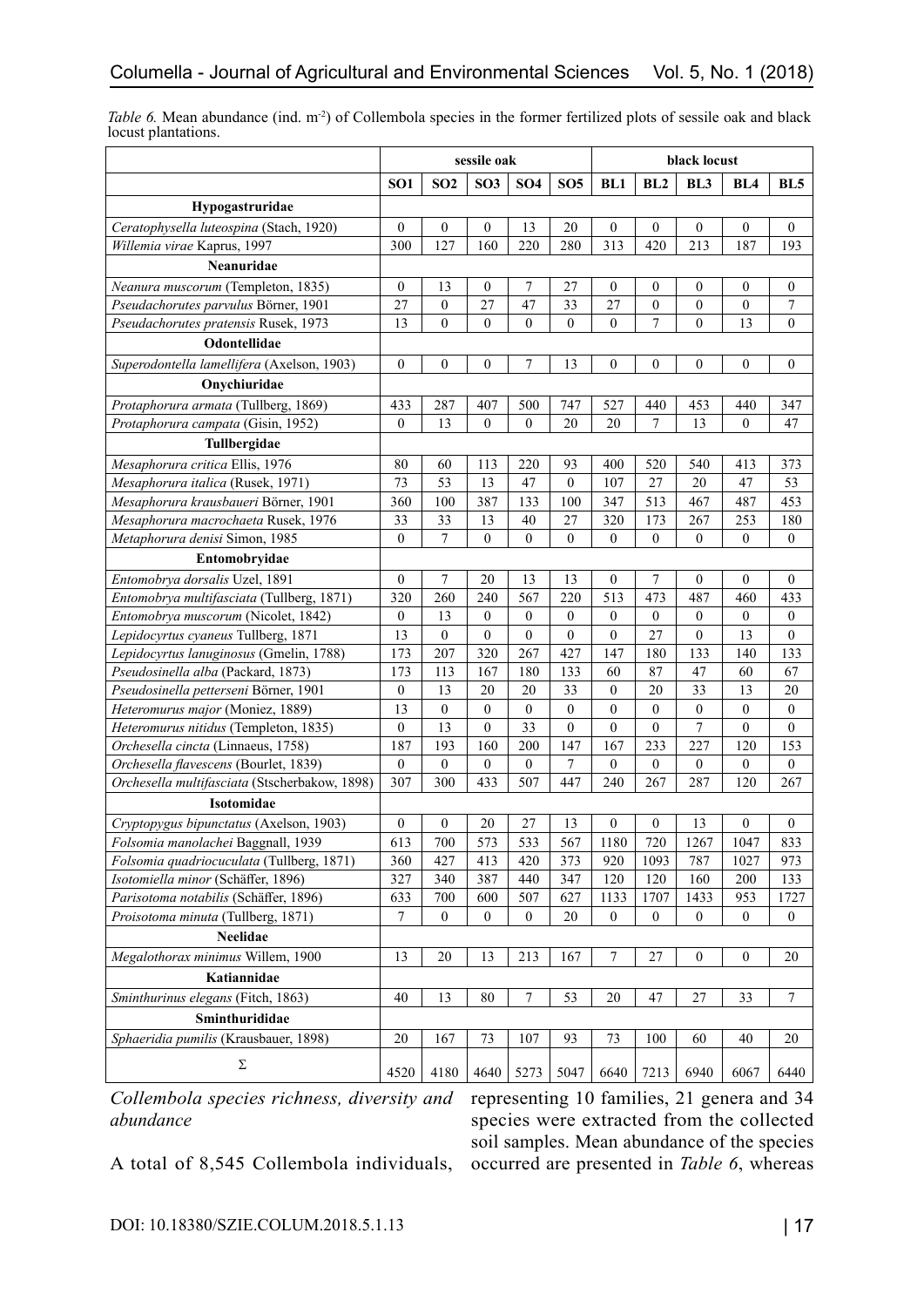*Table 7* shows the most important structural characteristics of Collembola communities found in the different plots of the studied sessile oak and black locust plantations.

Mean Collembola abundance was significantly higher (p<0.05) in the black locust plantation, while according to the former treatments, abundance is significantly higher  $(p<0.05)$ in the SO4 and SO5 treatments of the sessile oak plantation compared to the control (SO1).

of the black locust plantation, only the BL2 treatment was significantly higher  $(p<0.05)$ compared to the control (BL1).

There were marked differences (Hutcheson t test, p<0.05) in community diversity between the two plantation types (sessile oak and black locust), while only occasional differences have been observed between the different former treatments within the same plantation type (*Table 8*).

|                         | SO <sub>1</sub> | SO <sub>2</sub> | SO <sub>3</sub> | SO <sub>4</sub> | SO <sub>5</sub> | BL1   | BL2          | BL3   | BL <sub>4</sub> | BL5          |
|-------------------------|-----------------|-----------------|-----------------|-----------------|-----------------|-------|--------------|-------|-----------------|--------------|
| $S_{\underline{total}}$ | 23              | 25              | 22              | 26              | 27              | 20    | 23           | 21    | 20              | 21           |
| S<br>mean               | 17              | 18              | 18              | 19              | 20              | 17    | 19           |       |                 | 18           |
| H'                      | 2.644           | 2.604           | 2.653           | 2.767           | 2.712           | 2.488 | 2.476        | 2.436 | 2.445           | 2.372        |
|                         | 0.843           | 0.809           | 0.858           | 0.849           | 0.823           | 0.830 | 0.790        | 0.800 | 0.816           | 0.779        |
| <i>CDI</i>              | 27.58           | 33.49<br>---    | 25.29<br>---    | 20.86<br>---    | 27.21<br>--     | 34.84 | 38.82<br>___ | 38.90 | 34.17           | 41.93<br>___ |

*Table 7.* Structural indices of Collembola communities in the sampled plots

*S* – number of species; *H'* – Shannon–Weaver's diversity index; *J* – Pielou's evenness index; *CDI* – community dominance index (%)

With regard to the black locust plantation, no significant differences were revealed between the different former treatments.

### **Discussion**

#### *Soil properties*

Between the mean species richness there is no significant difference ( $p$ <0.05) according to the type of plantation, while the total number of species identified was higher in the sessile oak plantation (34 species) compared to the black locust plantation (26 species). According to the former treatments, species richness was significantly higher ( $p$ <0.05) in the SO4 and SO5 treatments of the sessile oak plantation compared to the control (SO1), while in case

In most cases, canopy closure and thus the emergence of the forest structure mostly occurs in the first 20 years after reforestation (Oliver and Larson 1996). Suitable plant litter layer also develop within 20 years after planting (Cunningham et al. 2012), which corroborates the time-appropriateness of this research. According to the results obtained, some determined soil parameters in the sessile oak forest do not differ significantly among treatments, with the exception of SOC  $(\%)$ , AL-P<sub>2</sub>O<sub>5</sub> (mg/kg)

*Table 8.* Results of Shannon diversity comparison (Hutcheson *t* test) in the sessile oak (SO) and black locust (BL) plantations. Significant differences are marked with\* (P<0.05) and \*\* (P<0.01)

|                 | SO <sub>1</sub> | SO <sub>2</sub> | SO <sub>3</sub> | <b>SO4</b> | SO <sub>5</sub> | <b>BL1</b> | BL2      | BL <sub>3</sub> | BL4   |
|-----------------|-----------------|-----------------|-----------------|------------|-----------------|------------|----------|-----------------|-------|
| SO <sub>2</sub> | 0.956           |                 |                 |            |                 |            |          |                 |       |
| SO <sub>3</sub> | $-0.247$        | $-1.197$        |                 |            |                 |            |          |                 |       |
| SO <sub>4</sub> | $-3.182**$      | $-3.801**$      | $-3.022**$      |            |                 |            |          |                 |       |
| SO <sub>5</sub> | $-1.583$        | $-2.349*$       | $-1.389$        | 1.376      |                 |            |          |                 |       |
| BL1             | $3.907**$       | 2.478*          | $4.286**$       | $7.422**$  | $5.355**$       |            |          |                 |       |
| BL2             | $4.105**$       | $2.700**$       | $4.473**$       | $7.505**$  | 5.506**         | 0.329      |          |                 |       |
| BL <sub>3</sub> | $5.164**$       | $3.619**$       | $5.572**$       | $8.677**$  | $6.535**$       | 1.372      | 1.004    |                 |       |
| BLA             | $4.831**$       | $3.348**$       | $5.220**$       | $8.267**$  | $6.201**$       | 1.084      | 0.731    | $-0.262$        |       |
| BL <sub>5</sub> | $6.339**$       | $4.803**$       | $6.737**$       | $9.613**$  | 7.587**         | $2.865**$  | $2.485*$ | 1.575           | 1.796 |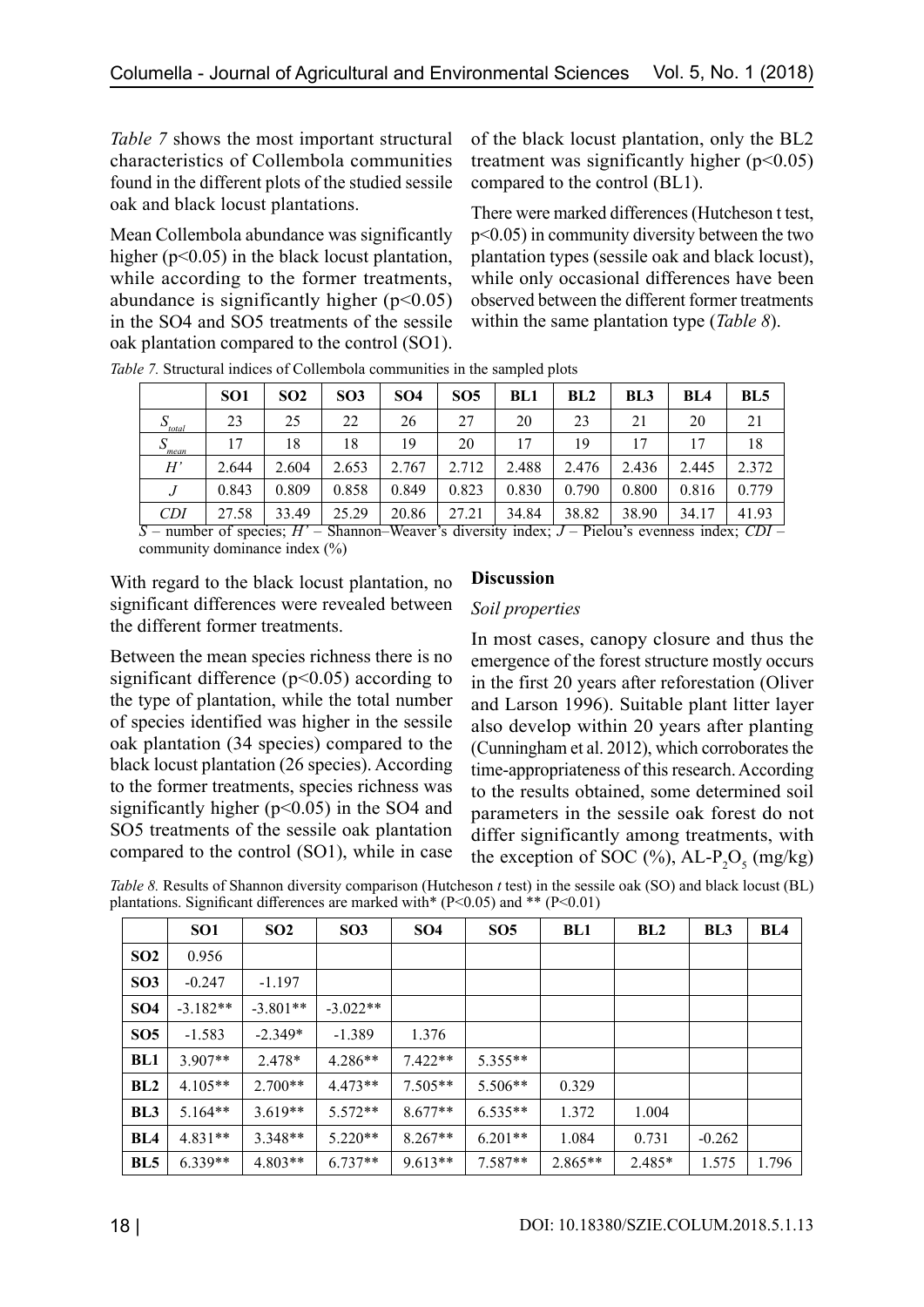and  $AL-K_2O$  (mg/kg) in the former larger doses of fertilizers (treatment  $4<sup>th</sup>$  and  $5<sup>th</sup>$ ), which can be interpreted as a non-efficient nutrient utilization of the sessile oak trees. Most often, nutrient uptake is very efficient in forests due to mikorrhiza, but fertilization has negative impacts on this symbiotic relation and thus the nutrient supply of trees (Berki 1999). Moreover, according to a research in boreal forests, N-fertilization led to 54% decline of fungi and bacteria biomass in the soil (Wallenstein et al. 2006). Another study carried out in a boreal forest showed that N-fertilization raised soil organic matter content (Mäkipää 1994).

With respect to the soil parameters in the black locust plantation, no significant differences were found among former treatments, with the only exception of the AL- $P_2O_5$  (mg/kg) content in the  $4<sup>th</sup>$  treatment (BL4) when compared to the control. Phosphorus can bound much longer in the soil than other macronutrients (Kovács and Füleky 1991), which is undoubtedly the consequence of the higher fertilization dose applied to the treatment in question before the tree plantation.

When comparing the two different tree plantations, significant differences were detected in almost all soil parameters except for AL- $K_2O$  (mg/kg) and  $NO_3^- + NH_4^+$  (mg/kg). The organic carbon content of the soil is higher in the black locust plantation, while the phosphorus content is markedly higher in the soil of the sessile oak forest. The mineralization of the black locust leafs is much faster due to their more optimal C/N ratio (Tanteno et al. 2007), which generally result in higher SOC content. As a fast-growing species, the black locust can sequester atmospheric carbon more efficiently than the native sessile oak (Lindenmayer et al. 2003). Moreover, the closure of canopy and the development of structure are faster in the black locust stands (Haggar et al. 1997). The remarkably lower phosphorus content of the black locust plantation can be explained by the much higher phosphorus demand of black locust as a legume (Kanzler et al. 2015; Loch 1999; Plass 1972). Rhizobium bacteria help N-fixation

for legumes (Mantovani et al. 2015) and their growth increases when K-fertilization occurs (Berki 1999). The loss of phosphorus is also confirmed as an accelerated growing of black locust in case of P-fertilization (Burner 2005; Grunewald et al. 2007). When NPK-fertilization applied, the amount of biomass and leaf litter can increase significantly (Tanner and Kapos 1992; Turkington et al. 1998).

## *Collembola species richness, diversity and abundance*

The application of fertilizers into the soil may affect the abundance of Collembola, the species richness, diversity and the dominance structure (Hopkin 1997). In a forest soil fertilization experiment, Geissen et al. (1997) found no relation between the treatment and collembolan abundance, while dominance of certain species varied between the P/K-fertilized and unfertilized control plots. As a consequence of a forest soilliming and fertilization experiment, Geissen and Kampichler (2004) found no change in springtail community composition and no relationship between total and single species abundances and soil chemical parameters. In a pine plantation, effect of N fertilizer application was found to be weak on Collembola population, while in the same experiment Vilkamaa and Huhta (1986) emphasized the role of soil pH in relation of collembolan community composition and dominance structure. In our study, the effects of former fertilizer application are reflected in occasional differences in total Collembola abundance, species richness and diversity, mostly related to the treatments with the highest doses.

As a consequence of the geographical nature and climate of the area we recorded a number of typical xerothermophilic species (e.g. *Mesaphorura critica, Metaphorura denisi, Entomobrya multifasciata, Orchesella cincta*). Due to the relatively young age of the plantations, very few typical forest species were observed (*Ceratophysella luteospina, Neanura muscorum, Entomobrya muscorum*) while species characteristic for open habitats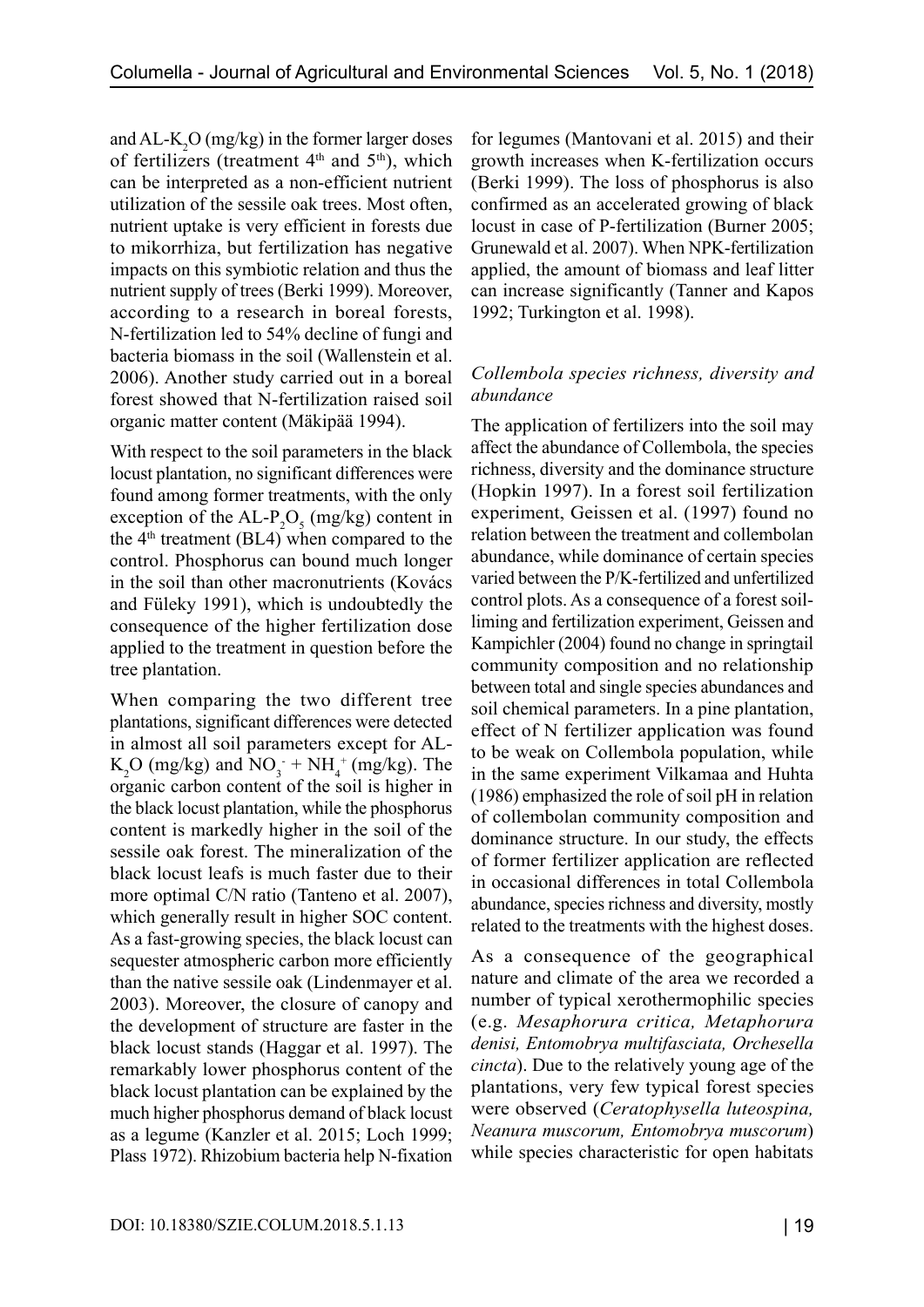(e.g. *Pseudachorutes pratensis, Lepidocyrtus cyaneus*) are still predominant. This kind of species composition can be explained by the absence of surrounding forest habitats and, at the same time, the slow dispersal ability and thus the lack of colonization of certain euedaphic species (Salmon and Ponge 1998, Huhta and Ojala 2006).

Paradoxically, both deforestation and afforestation can have strong negative impact on soil collembolan communities (Jordana et al. 1987; Deharveng 1996; Ponge et al. 2006). It is particularly true for our study area, where there was a shift from a long-term fertilized agricultural land to woodland habitat through reforestation. We have no former data on soil mesofauna, but literature usually report low diversity from arable fields (e.g. Kováč et al. 2001; Winkler and Traser 2017). Although the collembolan abundance detected in the sessile oak and black locust plantations is relatively low, diversity values (2.4–2.7) shows the signs of revitalization and diversification mostly owing to the vegetation cover and leaf-litter accumulation.

Choice of tree species for reforestation is crucial and can have major impact on soil and soil biota in the long term. Among the invasive tree species, black locust has high importance, since almost 25% of the Hungarian forest stands are covered by this tree species (Bartha et al. 2008). Black locust has complex effects on soil characteristics, most notably, increasing total nitrogen and nitrate content and soil organic matter content (Rice et al. 2004; Tateno et al. 2007). Latter characteristic is well reflected in the higher Collembola abundance in the studied black locust plots compared to the sessile oak plots. Nevertheless, species richness, diversity and equitability were higher in the plantations of the native sessile oak. This phenomenon might be explained by the allelopathic effect of black locust, which can produce and release secondary metabolites (e.g. toxalbumins, robin and phasin) that can reveal inhibition effects on protein synthesis that certain species cannot tolerate (Hui et al. 2004; Rahmonov 2009; Lazzaro et al. 2018). Community structure as emphasized by the CDI index is more evenly distributed among species in the native sessile oak plots, while the few eudominants with higher abundance and the majority of species at relatively low numbers in the black locust plantation might also reflect unfavourable conditions for certain groups of Collembola.

## **Acknowledgements**

This research was supported by the ÚNKP-17-3 new national excellence program of the ministry of human capacities.

# **References**

- Arneth, A., Harrison, S.P., Zaehle, S., Tsigaridis, K., Menon, S., Bartlein, P.J., Feichter, J., Korhola, A., Kulmala, M., O'Donnell, D., Schurgers, G., Sorvari, S., Vesala, T. (2010): Terrestrial biogeochemical feedbacks in the climate system. Nature Geoscience, **3:** 8. 525–532. DOI: 10.1038/ngeo905
- Babenko, A.B., Chernova, N.M., Potapov, M.B., Stebaeva, M.B. (1994): Collembola of Russia and adjacent countries: Family Hypogastruridae. Nauka, Moskow.
- Bacsó A., Dezső I., Maul F., Stefanovics P., Tusz Zs. (1972): Talajtani gyakorlatok. Egyetemi jegyzet, Agrártudományi Egyetem Mezőgazdaságtudományi Kar, Gödöllő.
- Bartha, D., Csiszár, Á., Zsigmond, V. (2008): Black locust (*Robinia pseudoacacia* L.). In Botta-Dukát, Z., Balogh, L. (eds.) The Most Important Invasive Plants in Hungary. Hungarian Academy of Sciences, Institute of Ecology and Botany, Vácrátót. 63–76.
- Berki I. (1999): Az erdők tápanyag-ellátása. In: Füleky Gy. (szerk.): Tápanyag-gazdálkodás. Mezőgazda Kiadó, Budapest, 536–558. Berzsenyi, Z., (2009): Az ötvenéves martonvásári tartamkísérletek jelentősége a növénytermesztés fejlesztésében. In: Tartamkísérletek jelentősége a növénytermesztés fejlesztésében. Jubileumi tudományos konferencia, Martonvásár, 2009. október 15. 37–49.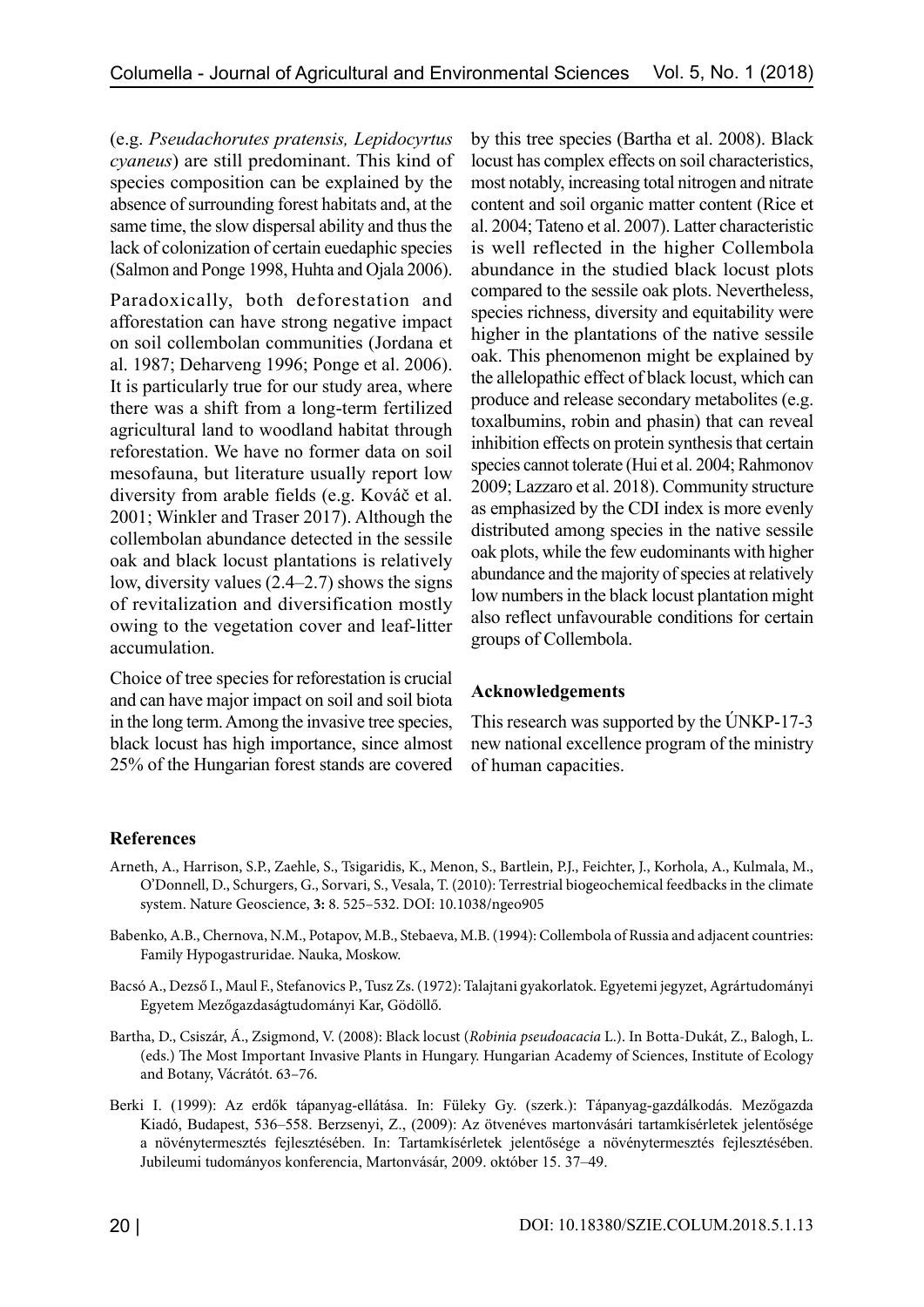- Bretfeld, G. (1999): Symphypleona. In Dunger, W., (Ed.), Synopses on Palaearctic Collembola. Vol. 2. Abhandlungen und Berichte des Naturkundemuseums Görlitz, **71**:1. 1–318.
- Burner, D.M., Pote, D.H., Ares, A. (2005): Management effects on biomass and foliar nutritive value of *Robinia pseudoacacia* and *Gleditsia triacanthos* f. *inermis* in Arkansas, USA. Agroforestry Systems, **65**:3. 207–214. DOI: 10.1007/s10457-005-0923-9
- Buzás I. eds. (1988): Talaj- és agrokémiai vizsgálati módszerkönyv 2. (Soil- and agrochemical methods manual. Part 2.) Budapest, Mezőgazdasági Kiadó.
- Buzás I. eds. (1993): Talaj- és agrokémiai vizsgálati módszerkönyv 1. (Soil- and agrochemical methods manual. Part 1.) Budapest, INDA 4231 Kiadó.
- CEU (2014): New EU Forest strategy: conclusions adopted by the Council. Council of the European Union, Brussels.
- Csathó, P., Magyar, M., Osztoics, E., Debreczeni, K., Sárdi, K. (2012): Talaj- és diagnosztikai célú növényvizsgálati módszerek kalibrálása az OMTK kísérletekben. II. Környezetvédelmi célú talaj P-teszt módszerek összehasonlítása a tartamkísérletek talajaiban. Agrokémia és Talajtan, **61**:1. 117–132. DOI: 10.1556/ Agrokem.60.2012.1.9
- Cunningham, S. C., Metzeling, K. J., Mac Nally, R., Thomson, J. R., Cavagnaro, T. R. (2012): Changes in soil carbon of pastures after afforestation with mixed species: sampling, heterogeneity and surrogates. Agriculture, Ecosystems & Environment, 158, 58–65.
- Cunningham, S.C., Mac Nally, R., Baker, P. J., Cavagnaro, T. R., Beringer, J., Thomson, J. R., Thompson, R. M. (2015): Balancing the environmental benefits of reforestation in agricultural regions. Perspectives in Plant Ecology, Evolution and Systematics, **17**:4. 301–317. DOI: 10.1016/j.ppees.2015.06.001
- Dányi, L., Traser, G. (2008) An annotated checklist of the springtail fauna of Hungary (Hexapoda: Collembola). Opuscula Zoologica, **38**. 3–82.
- Deharveng, L. (1982): Cle de determination des genres de Neanurinae (Collembola) d'Europe et la region Mediterraneenne, avec description de deux nouveaux genres. Trav. Lab. Ecobiol. Arthr. Edaph., **3**. 7–13.
- Deharveng, L. (1996): Soil Collembola diversity, endemism, and reforestation: a case study in the Pyrenees (France). Conservation Biology, **10**. 74–84. DOI: 10.1046/j.1523-1739.1996.10010074.x
- Dövényi, Z. (ed.) (2010): Magyarország kistájainak katasztere. MTA FKI, Budapest.
- Egnér, H. A. N. S., Riehm, H., Domingo, W. R. (1960): Untersuchungen über die chemische Bodenanalyse als Grundlage für die Beurteilung des Nährstoffzustandes der Böden. II. Chemische Extraktionsmethoden zur Phosphor-und Kaliumbestimmung. Kungliga Lantbrukshögskolans Annaler, 26. 199–215.
- Fjellberg, A. (1980): Identification keys to Norwegian Collembola. Norsk Entomol. Forening, 1–152.
- Fjellberg, A. (1998): The Collembola of Fennoscandia and Denmark. Part I.: Poduromorpha. Fauna Entomologica Scandinavica, **35**. 1–184.
- Geissen, V., Kampichler, C. (2004). Limits to the bioindication potential of Collembola in environmental impact analysis: a case study of forest soil-liming and fertilization. Biology and Fertility of Soils, **39**(6). 383–390. DOI: 10.1007/s00374-003-0714-2
- Geissen, V., Illmann, J., Flohr, A., Kahrer, R. & Brümmer, G.W. (1997): Effects of liming and fertilization on Collembola in forest soils in relation to soil chemical parameters. Pedobiologia, **41**(1). 194–201.
- Gilbert-Norton, L., Wilson, R., Stevens, J.R., Beard, K.H. (2010): A meta-analytic review of corridor effectiveness. Conservation Biology, **24**:3. 660–668. DOI: 10.1111/j.1523-1739.2010.01450.x
- Giller, K.E., Beare, M.H., Lavelle, P., Izac, A.-M.N. Swift, M.J. (1997): Agricultural intensification, soil biodiversity and agroecosystem function. Applied Soil Ecology, **6**. 3–16. DOI: 10.1016/S0929-1393(96)00149-7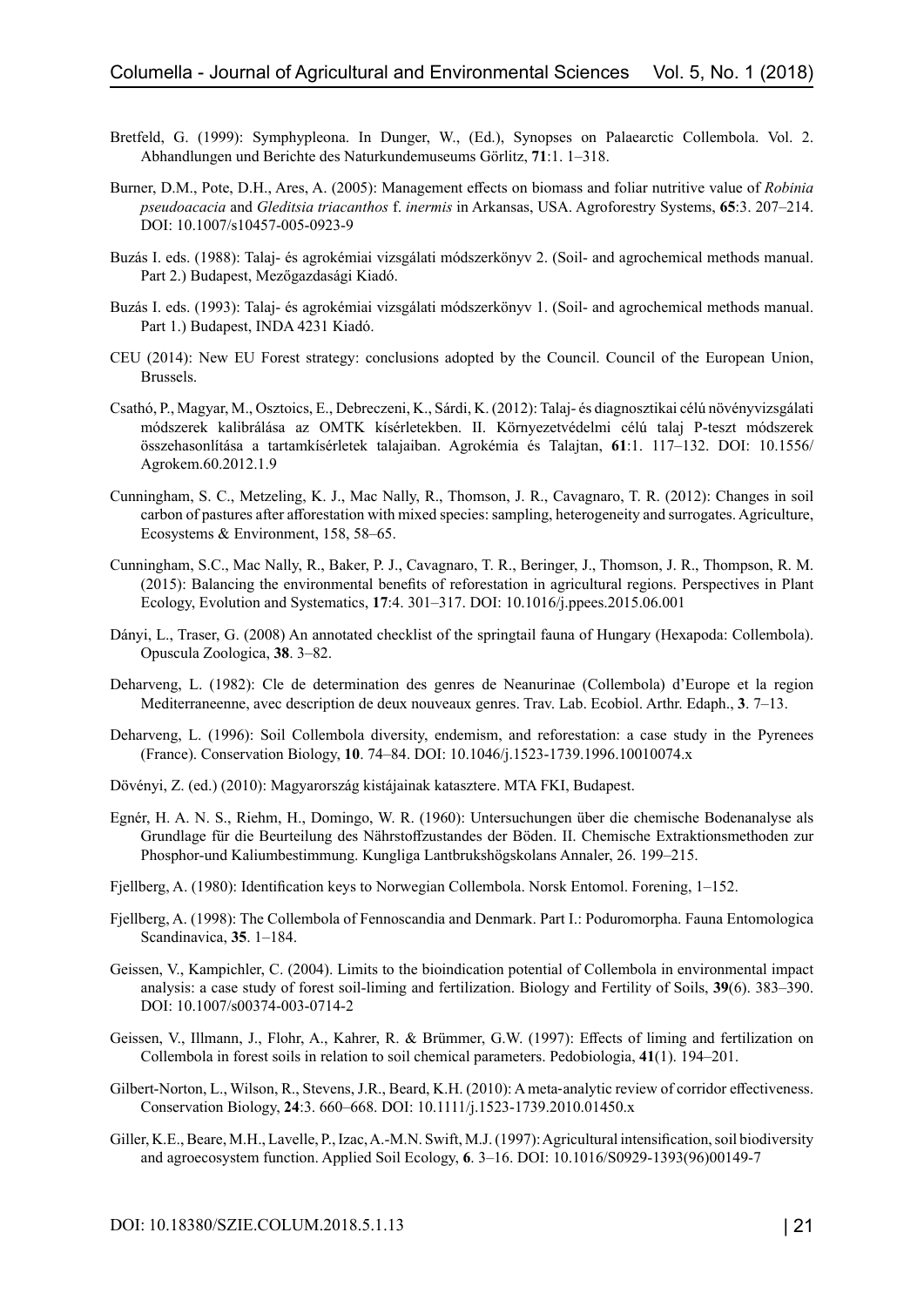- Grunewald, H., Brandt, K.V.B., Schneider, B.U., Bens, O., Kendzia G., Hüttl L.F. (2007): Agroforestry systems for the production of woody biomass for energy transformation purposes. Ecological Engineering, **29**:4. 319– 328. DOI: 10.1016/j.ecoleng.2006.09.012
- Haggar, J., Wightman, K., Fisher, R. (1997): The potential of plantations to foster woody regeneration within a deforested landscape in lowland Costa Rica. Forest Ecology and Management, **99**(1-2). 55–64.
- Hammer, Ř., Harper, D.A.T., Ryan, P.D. (2001): PAST: Paleontological Statistics Software Package for Education and Data Analysis. Palaeontologia Electronica, **4**. 1–9.
- Harta, I., Gulyás, M., Füleky, Gy. (2016): Műtrágyázás tartamhatásának vizsgálata akácosban. Agrokémia és Talajtan, **65**:1. 35–45. DOI: 10.1556/0088.2016.65.1.3
- Haynes, R.J., Naidu, R. (1998): Influence of lime, fertilizer and manure applications on soil organic matter content and soil physical conditions: a review. Nutrient Cycling in Agroecosystems, **51**:2. 123–137. DOI: 10.1023/A:1009738307837
- Hooper, D.U., Chapin, F.S., Ewel, J.J., Hector, A., Inchausti, P., Lavorel, S., Lawton, J.H., Lodge, D.M., Loreau, M., Naeem, S., Schmid, B., Setälä, H., Symstad, A.J., Vandermeer, J., Wardle, D.A. (2005): Effects of biodiversity on ecosystem functioning: a consensus of current knowledge. Ecological Monographs, **75**:1:. 3–35. DOI: 10.1890/04-0922
- Hopkin, S.P., 1997. Biology of the Springtails (Insecta: Collembola). Oxford University Press. pp. 1–330.
- Huhta, V., & Ojala, R. (2006). Collembolan communities in deciduous forests of different origin in Finland. Applied Soil Ecology, **31**(1-2). 83–90. DOI: 10.1016/j.apsoil.2005.04.001
- Hui, A., Marraffa, J.M., Stork, C.M., 2004. A rare ingestion of the Black Locust tree. Journal of Toxicology. Clinical Toxicology, **42**:1. 93–95.
- Hutcheson, K. (1970): A test for comparing diversities based on the Shannon formula. Journal of Theoretical Biology, **29**:1. 151–154. DOI: 10.1016/0022-5193(70)90124-4
- IBM Corp. Released (2011): IBM SPSS Statistics for Windows, Version 20.0. IBM Corp., Armonk, NY.
- Jackson, R.B., Jobbágy, E.G., Avissar, R., Roy, S.B., Barrett, D.J., Cook, C.W., Farley, K.A., le Maitre, D.C., McCarl, B.A., Murray, B.C. (2005): Trading water for carbon with biological carbon sequestration. Science, **310**(5756), 1944–1947. DOI: 10.1126/science.1119282
- Jordana, R. (2012): Capbryinae & Entomobryini. In Dunger, W., Burkhardt, U. (Eds.), Synopses on Palaearctic Collembola. Vol. 7/1. Soil Organisms, **84**:1. 1–390.
- Jordana, R., Arbea, J.I., Carlos Simón, M.J.L. (1997): Collembola, Poduromorpha. Fauna Iberica, Vol. 8. Museo National de Ciencias Naturales, Madrid. 1–807.
- Jordana, R., Arbea, J.I., Moraza, L., Montenegro, E., Mateo, M.D., Hernandez, M.A., Herrera, L. (1987): Effect of reafforestation by conifers in natural biotopes of middle and South Navarra (Northern Spain). Revue Suisse de Zoologie 94. 491–502. DOI: 10.5962/bhl.part.79528
- Kádár, I., Márton, L., Németh, T., Szemes, I. (2007): Meszezés és műtrágyázás hatása a talajra és növényre a 44 éves nyírlugosi tartamkísérletben. Agrokémia és Talajtan, **56**:2. 255–270. 10.1556/Agrokem.56.2007.2.5
- Kádár, I., Németh, T. (2003): Mikroelem-szennyezők kimosódásának vizsgálata szabadföldi terheléses tartamkísérletben. Agrokémia és Talajtan, **52**:3-4.. 315–330. DOI: 10.1556/Agrokem.52.2003.3-4.6
- Kanzler, M., Böhm, C., Freese, D. (2015): Impact of P fertilisation on the growth performance of black locust (*Robinia pseudoacacia* L.) in a lignite post-mining area in Germany. Annals of Forest Research, **58**:1. 39–54.
- Körschens, M. (2006): The importance of long-term experiments for soil science and environmental research a review. Plant, Soil and Environment,. **52**: Special Issue. 1–8.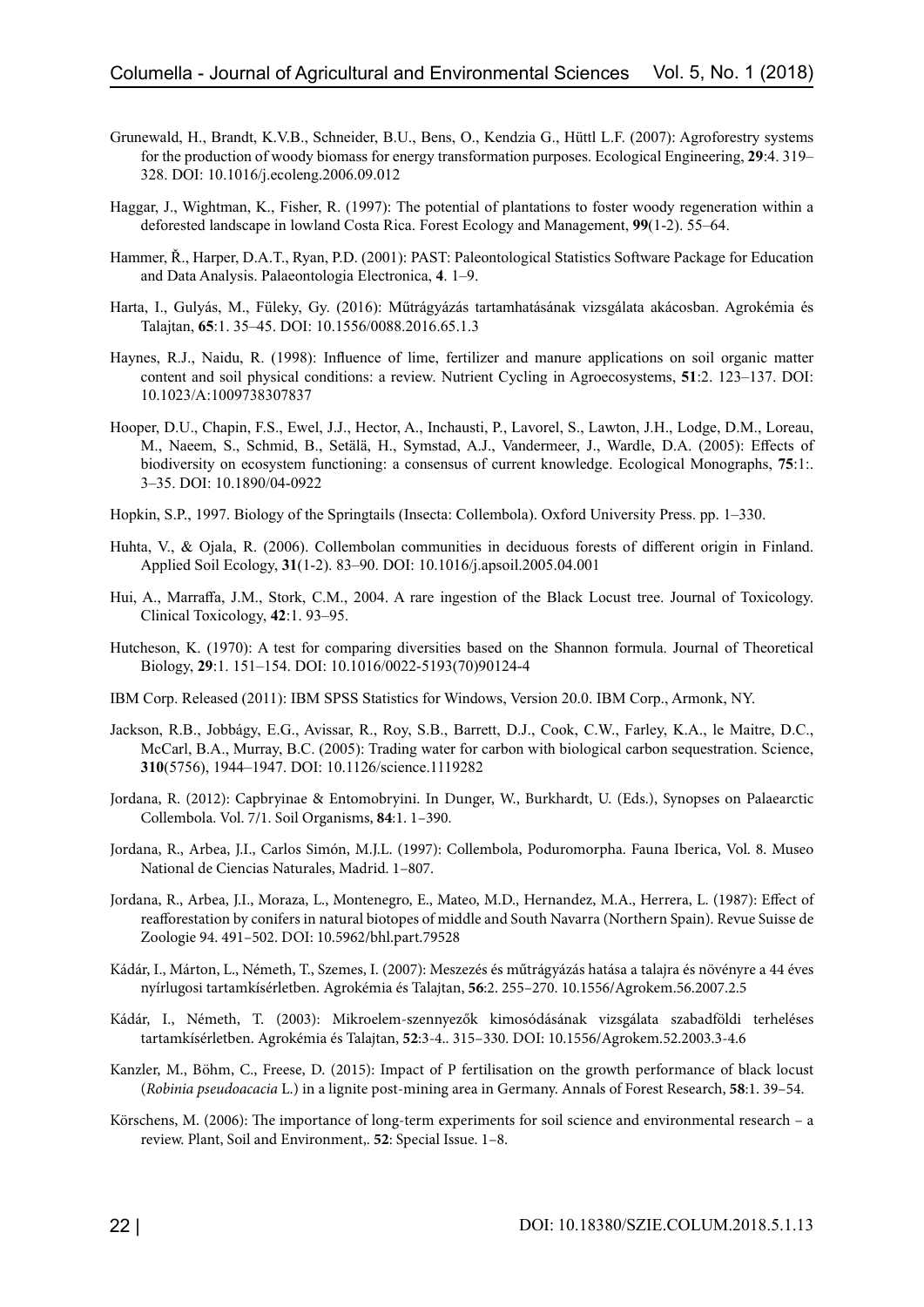- Kováč, L., L'uptáčik, P., Miklisová, D, Mati, R. (2001) Soil Oribatida and Collembola communities across a land depression in an arable field. European Journal of Soil Biology, **37**. 285–289. DOI: 10.1016/S1164-5563(01)01106-2
- Kovács, K., Füleky, Gy. (1991): Trágyázási tartamkísérlet eredményei Gödöllő barna erdőtalajon. 1972-1990. Gödöllői Agrártudományi Egyetem, Mezőgazdaságtudományi Kar, Talajtani és Agrokémiai Tanszék.
- Lazzaro, L., Mazza, G., d'Errico, G., Fabiani, A., Giuliani, C. Inghilesi, A.F., Lagomarsino, A., Landi, S., Lastrucci, L., Pastorelli, R., Roversi, P.F., Torrini, G., Tricarico, E., Foggi, B. (2018): How ecosystems change following invasion by *Robinia pseudoacacia*: Insights from soil chemical properties and soil microbial, nematode, microarthropod and plant communities. Science of the Total Environment, **622–623**. 1509-1518. DOI: 10.1016/j.scitotenv.2017.10.017
- Lindenmayer, D. B., Hobbs, R. J. Salt, D. (2003): Plantation forests and biodiversity conservation. Australian Forestry, **66**:1. 62–66. DOI: 10.1080/00049158.2003.10674891
- Loch J. (1999): A trágyázás agrokémiai alapjai. In: Füleky Gy. (szerk.): Tápanyag-gazdálkodás. Mezőgazda Kiadó, Budapest, p. 228–268.
- McNaughton, S.J. (1967): Relationship among functional properties of California grassland. Nature **216**. 168–169.
- Mäkipää, R. (1994): Effects of nitrogen fertilization on the humus layer and ground vegetation under closed canopy in boreal coniferous stands. Silva Fennica, **28**:2. 81–94.
- Mantovani, D., Veste, M., Boldt-Burisch, K., Fritsch, S., Koning, L. A., Freese, D. (2015): Carbon allocation, nodulation, and biological nitrogen fixation of black locust (*Robinia pseudoacacia* L.) under soil water limitation. Annals of Forest Research, **58**:2. 1–16. DOI: 10.15287/afr.2015.420
- Mirmanto, E., Proctor, J., Green, J., Nagy, L., Suriantata (1999): Effects of nitrogen and phosphorus fertilization in a lowland evergreen rainforest. Philosophical Transactions of the Royal Society of London B: Biological Sciences, **354**. 1825–1829. DOI: 10.1098/rstb.1999.0524
- Németh, T., Várallyay, GY. (1998): A trágyázás és tápanyag utánpótlás jelenlegi helyzete és lehetőségei. Agrofórum, **9**:13. 2–4.
- Ockert, J. (2006): Biomasse- und Nährstoffbilanzierung für einen unterschiedlich gedüngten 11jährigen Robinienbestand (*Robinia pseudoacacia* L.) auf einer ehemaligen landwirtschaftlichen Dauerversuchsfläche bei Gödöllő (Ungarn). Diplomaarbeit, Westungarische Universität, Sopron,
- Oliver, C. D., Larson, B. C. (1996): Forest stand dynamics. Updated edition. John Wiley and Sons.
- Pan, Y., Birdsey, R.A., Fang, J., Houghton, R., Kauppi, P.E., Kurz, W.A., Phillips, O.L., Shvidenko, A., Lewis, S.L., Canadell, J.G., Ciais, P., Jackson, R.B., Pacala, S., McGuire, A.D., Piao, S., Rautiainen, A., Sitch, S., Hayes, D. (2011): A large and persistent carbon sink in the world's forests. Science, **333**:6045. 988–993. DOI: 10.1126/science.1201609
- Paul, D., Nongmaithem, A., Jha, L.K. (2011): Collembolan Density and Diversity in a Forest and an Agroecosystem. Open Journal of Soil Science **1**:2. 54–60. DOI: 10.4236/ojss.2011.12008
- Pielou, E.C. (1966): The measurement of diversity in different types of biological collections. Journal of Theoretical Biology, **13**. 131–144.
- Plass, W.T. (1972): Fertilization treatments increase black locust growth on extremely acid surface-mine spoils. Tree Planters' Notes, **23**:4. 10–12.
- Pomorski, R.J. (1998): Onychiurinae of Poland (Collembola: Onychiuridae). Genus (Supplement), Polish Taxonomical Society, Wrocław, 1–201.
- Ponge, J-F., Dubs, F., Gillet, S., Sousa, J.P., Lavelle, P. (2006): Decreased biodiversity in soil springtail communities: the importance of dispersal and landuse history in heterogeneous landscapes. Soil Biology & Biochemistry 38: 1158–1161. DOI: 10.1016/j.soilbio.2005.09.004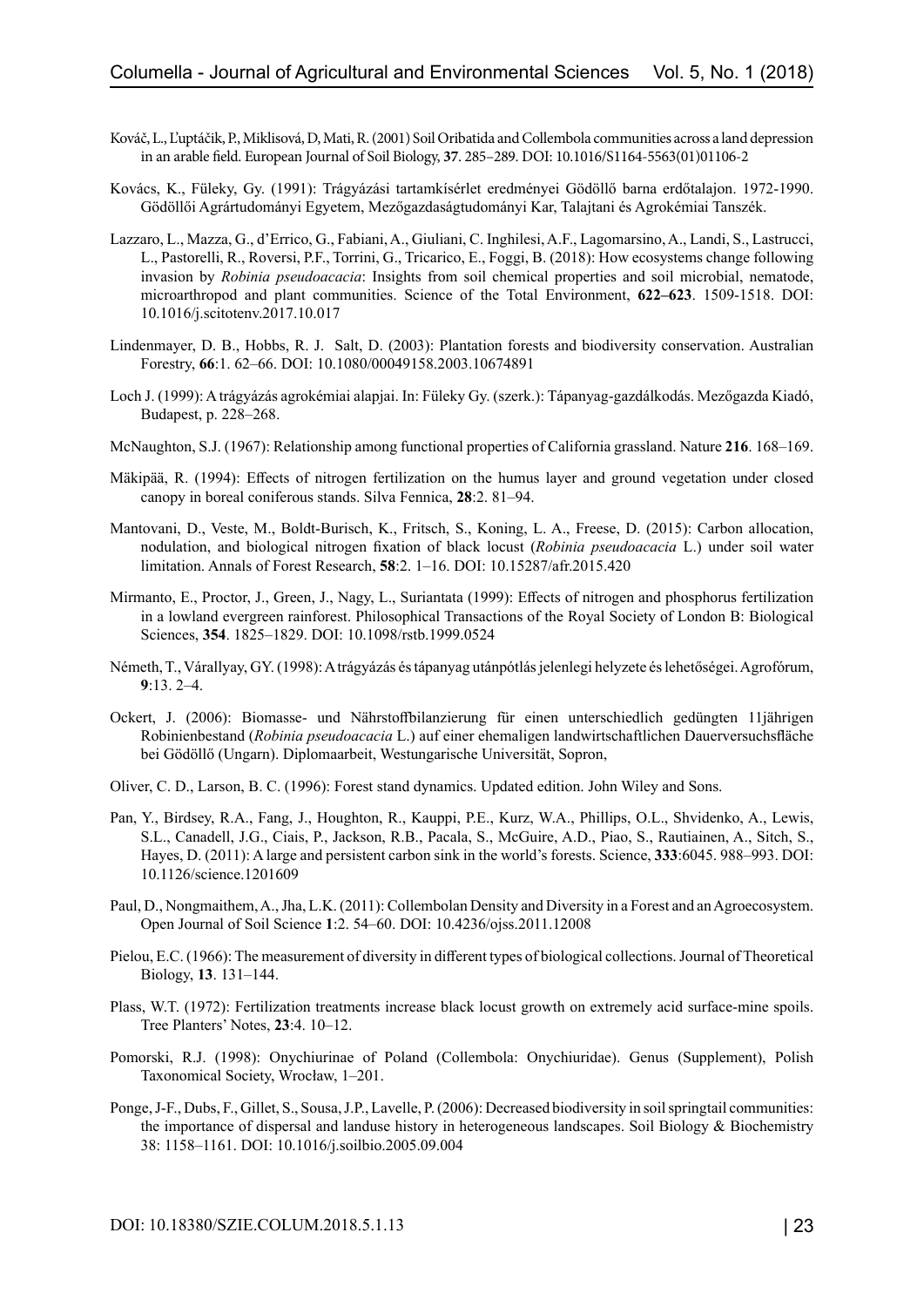- Potapov, M. (2001): Synopses on Palaearctic Collembola: Isotomidae. Abhandlungen und Berichte des Naturkundemuseums Görlitz, **73**:2. 1–603.
- Rahmonov, O. (2009): The chemical composition of plant litter of black locust (*Robinia pseudoacacia* L.) and its ecological role in sandy ecosystems. Acta Ecologica Sinica, **29**:4. 237–243. DOI: 10.1016/j. chnaes.2009.08.006.
- Rice, S. K., Westerman, B., Federici, R. (2004): Impacts of the exotic, nitrogen-fixing Black locust (*Robinia pseudoacacia*) on nitrogen-cycling in a pine-oak ecosystem. Plant Ecology, **174**:1. 97–107. DOI: 10.1023/B:VEGE.0000046049.21900.5a
- Salmon, S., Ponge, J.F. (1998): Responses to light in a soil-dwelling springtail. European Journal of Soil Biology, **34**:4. 199–201. DOI: 10.1016/S1164-5563(00)86662-5
- Shannon, C.E., Weaver, W. (1949): The Mathematical Theory of Communication. University of Illionis Press, Urbana, 1–117.
- Sousa, J.P., Bolger, T., Da Gama, M.M., Lukkari, T., Ponge, J.F., Simón, C., Traser, G.,Vanbergen, A.J., Brennan, A., Dubs, F., Ivitis, E., Keating, A., Stofer, S., Watt, A.D. (2006): Changes in Collembola richness and diversity along a gradient of land-use intensity: a pan European study. Pedobiologia, **50**:2. 147–156. DOI: 10.1016/j. pedobi.2005.10.005
- Stefanovits P., 1972. Talajtan. Mezőgazda Kiadó. Budapest.
- Szalókiné Zima, I., Szalóki, S. (2003): Nitrátlemosódás vizsgálata liziméteres és szabadföldi tartamkísérletben. Agrokémia és Talajtan, **52**:1–2. 35–52. DOI: 10.1556/Agrokem.52.2003.1-2.4
- Szováti K., Füleky Gy., Tolner L. (2006): Nitrate accumulation in the soil affected by nitrogen fertilization. Bulletin of the Szent István University Gödöllő 2006. 97–104.
- Tanner, E.V.J., Kapos, V., Franco, W. (1992): Nitrogen and phosphorus fertilization effects on Venezuelan montane forest trunk growth and litterfall. Ecology, **73**:1. 78–86. DOI: 10.2307/1938722
- Tateno, R., Tokuchi, N., Yamanaka, N., Du, S., Otsuki, K., Shimamura, T., Xue, Z.D., Wang, S.Q., Hou, Q.C. (2007). Comparison of litterfall production and leaf litter decomposition between an exotic black locust plantation and an indigenous oak forest near Yan'an on the Loess Plateau, China. Forest Ecology and Management, **241**:1–3. 84–90. DOI: 10.1016/j.foreco.2006.12.026
- Thibaud, J.M., Shulz, H.J., Da Gama, M.M. (2004): Synopses on Palaearctic Collembola: Hypogastruridae. Abhandlungen und Berichte des Naturkundemuseums Görlitz, **75**:2. 1–603.
- Tolner L., Vágó I., Sipos M., Tolner, I., Füleky Gy. (2010): Energiaerdő hatása a talaj nitrát tartalmának mélységi eloszlására. (The effect of energy plantations on the depth distribution of soil nitrate-ions). XII. Nemzetközi Tudományos Napok (12-th International Scientific Days, XII. Internationale Wissenschaftliche Tagung), Gyöngyös, 2010.03.25-26. Programme 174.
- Turkington, R., John, E., Krebs, C.J., Dale, M.R.T., Nams, V.O., Boonstra, R., Boutin, S., Martin, K., Sinclair, A.R.E., Smith, J.N.M. (1998): The effects of NPK fertilization for nine years on boreal forest vegetation in northwestern Canada. Journal of Vegetation Science, **9**:3. 333–346. DOI: 10.2307/3237098
- UN (2014): The New York Declaration on Forests. United Nations Climate Summit, New York.
- UNEP, C.A. (2014): Initiative 20 x 20. Climate Action & United Nations Environment Program, Lima.
- Vilkamaa, P. & Huhta, V. (1986). Effects of fertilization and pH on communities of Collembola in pine forest soil. Annales zoologici fennici, **23**. 167–174.
- Wallenstein, M.D., McNulty, S., Fernandez, I.J., Boggs, J., Schlesinger, W.H. (2006): Nitrogen fertilization decreases forest soil fungal and bacterial biomass in three long-term experiments. Forest Ecology and